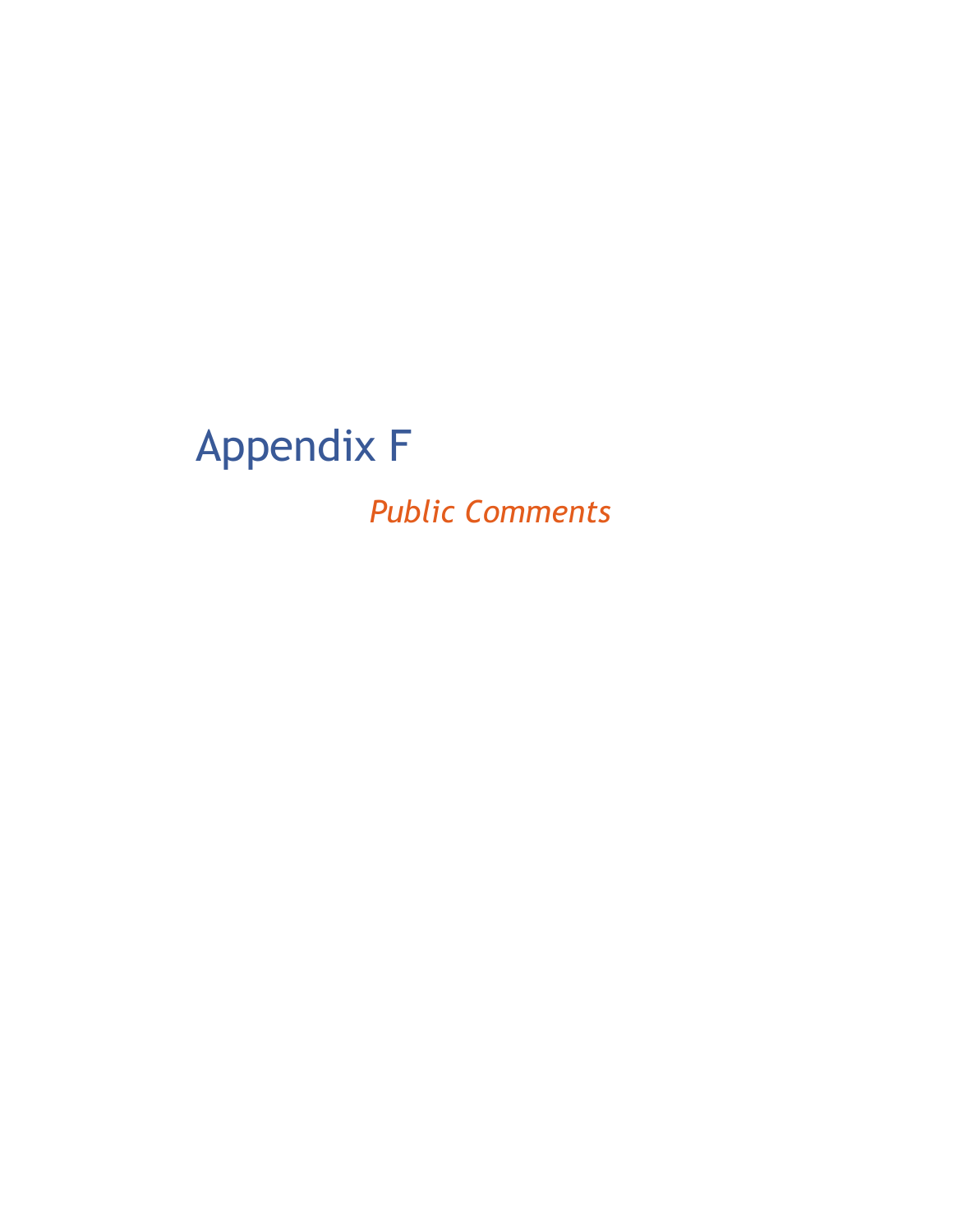| comments (as submitted, |                       |
|-------------------------|-----------------------|
|                         | responses for posting |
| site                    |                       |
| Web                     | and                   |

| Date     | Comment                                                                                                                                                                                                                                                                                                                                                                                                                                                                                                                                                                                                                                                                                                                                                                                                                                                                                                                                                                                                                                                                                                                                                                                                                                                | Response                                                                                                                                                                                                                                                                                                                                                                                                                                                                                                                                                                                                                                                                                                                                                                                                                                                                                                                         |
|----------|--------------------------------------------------------------------------------------------------------------------------------------------------------------------------------------------------------------------------------------------------------------------------------------------------------------------------------------------------------------------------------------------------------------------------------------------------------------------------------------------------------------------------------------------------------------------------------------------------------------------------------------------------------------------------------------------------------------------------------------------------------------------------------------------------------------------------------------------------------------------------------------------------------------------------------------------------------------------------------------------------------------------------------------------------------------------------------------------------------------------------------------------------------------------------------------------------------------------------------------------------------|----------------------------------------------------------------------------------------------------------------------------------------------------------------------------------------------------------------------------------------------------------------------------------------------------------------------------------------------------------------------------------------------------------------------------------------------------------------------------------------------------------------------------------------------------------------------------------------------------------------------------------------------------------------------------------------------------------------------------------------------------------------------------------------------------------------------------------------------------------------------------------------------------------------------------------|
| 6/9/2020 | To protect the privacy of those who submitted comments, we are not showing names, email<br>addresses, phone numbers, or specific information about the commenter's property.<br>We are providing individual comments and responses for review on the web site.<br>From Web Site:                                                                                                                                                                                                                                                                                                                                                                                                                                                                                                                                                                                                                                                                                                                                                                                                                                                                                                                                                                       | - We anticipate that the interchange alternatives with a ramp along the<br>east edge of the golf course will be dropped from further consideration.<br>providing your feedback about the project. We received 36 individual<br>- We anticipate that 20th Street S. will be shifted far enough south to<br>Evaluation Memo on the web site. The recommended interchange<br>Thank you taking the time to review the web site material and for<br>We intend to notify you via email when we post the Alternatives<br>1 - Concern about potential impacts to Edgebrook Golf Course<br>alternative will be included in the memo and you will have an<br>- Support for the project and its potential benefits.<br>In general the comments had two perspectives:<br>To address concerns about golf course impacts:<br>opportunity to provide feedback.<br>(generic response as of 5/28/20)<br>avoid impacts to the course.<br>comments. |
|          | 4/14/2020 IWhen is the start date and how will the golf course be affected?"                                                                                                                                                                                                                                                                                                                                                                                                                                                                                                                                                                                                                                                                                                                                                                                                                                                                                                                                                                                                                                                                                                                                                                           | We anticipate that construction will begin in early 2022<br>(see generic response from top of page 1)                                                                                                                                                                                                                                                                                                                                                                                                                                                                                                                                                                                                                                                                                                                                                                                                                            |
|          | 4/20/2020 itunnel works very well considering the water table in that area. However, as 20th street<br>in proximity of the golf course on a<br>probably be designed to allow golf traffic to also pass under 20th street to a new area. I<br>couple of tunnels. I'm not sure a<br>As this subject has been a part of local conversations for over a decade, one concern<br>the design and quality of the golf<br>We support this exit 130 project for the Brookings Community. The increased safety<br>the course could expand farther<br>The creation of a tunnel could be utilized for both golfers and a bike/recreation trail,<br>rises in elevation to allow traffic to pass over interstate 29, an 8-foot tunnel could<br>avenue will be a wonderful<br>wonder if that idea could help address concerns of local golfers.<br>through reduced traffic on 6th street as well as 22nd<br>improvement to be realized for so many future years.<br>south. Prairie Green golf course in Sioux falls has a<br>alike. As you know, Brookings offers a nice bike trail<br>that seems to come up is the potential for impact on<br>course. I just wanted to share an idea that perhaps to<br>Good luck with this worthy project!"<br>couple sides already. | (see generic response from top of page $1)$                                                                                                                                                                                                                                                                                                                                                                                                                                                                                                                                                                                                                                                                                                                                                                                                                                                                                      |
|          | 4/21/2020   Excellent idea, 20th Street interchange is supper good choice. It will be very<br>4/21/2020  helpful to go to work in Aurora on a daily basis. Thanks"                                                                                                                                                                                                                                                                                                                                                                                                                                                                                                                                                                                                                                                                                                                                                                                                                                                                                                                                                                                                                                                                                     | (see generic response from top of page 1)                                                                                                                                                                                                                                                                                                                                                                                                                                                                                                                                                                                                                                                                                                                                                                                                                                                                                        |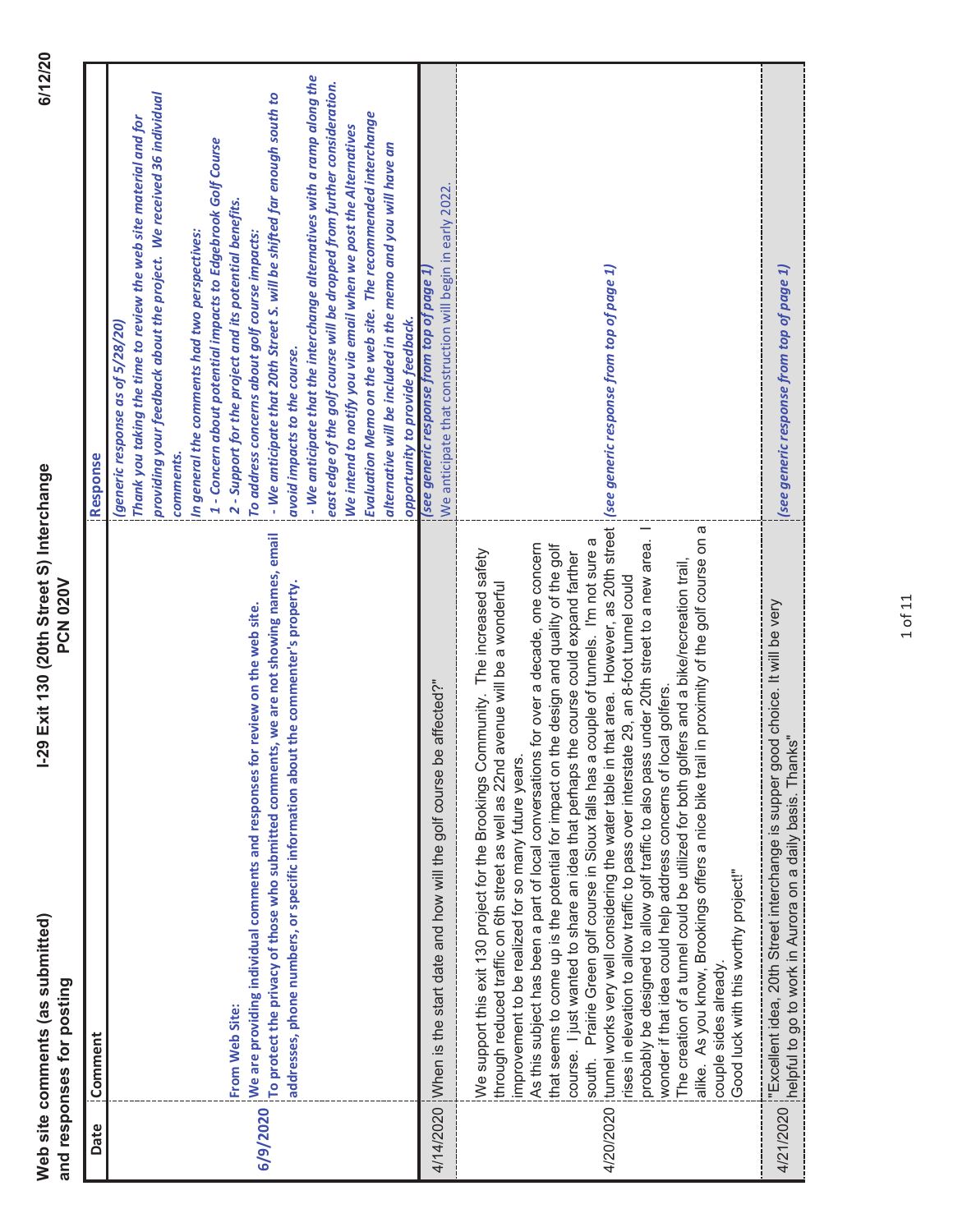| $\frac{1}{2}$       |                          |
|---------------------|--------------------------|
| n<br>Elle<br>5<br>3 |                          |
| ە<br>ئ              | ostir<br>č               |
| <b>comments</b>     | $\overline{\phantom{a}}$ |
| ž<br>:              | responses                |
| Web                 | and                      |

|           | <b>PCN 020V</b><br>and responses for posting                                                                                                                                                                                                                                                                                                                                                                                                                                                                                                                                                                                                                                                                                                                                                                                                                                                                                                                                                                                                                                                                                                                                                                       |                                                                                                                                                                                                                                         |
|-----------|--------------------------------------------------------------------------------------------------------------------------------------------------------------------------------------------------------------------------------------------------------------------------------------------------------------------------------------------------------------------------------------------------------------------------------------------------------------------------------------------------------------------------------------------------------------------------------------------------------------------------------------------------------------------------------------------------------------------------------------------------------------------------------------------------------------------------------------------------------------------------------------------------------------------------------------------------------------------------------------------------------------------------------------------------------------------------------------------------------------------------------------------------------------------------------------------------------------------|-----------------------------------------------------------------------------------------------------------------------------------------------------------------------------------------------------------------------------------------|
| Date      | Comment                                                                                                                                                                                                                                                                                                                                                                                                                                                                                                                                                                                                                                                                                                                                                                                                                                                                                                                                                                                                                                                                                                                                                                                                            | Response                                                                                                                                                                                                                                |
| 4/22/2020 | (2) I would like to see a "Welcome to Brookings" sign and landscape project completed<br>to those at 6th St/22nd Ave and<br>"Thank you for this thorough presentation and for creating this avenue for feedback!<br>22nd Ave. be developed into something that can take full advantage of the beautiful<br>(3) I would like to see the entire vacant property at the NW corner of 20th St. S. and<br>(1) I appreciate that the impact to Edgebrook Golf Course will be minimized<br>at the NW corner of 20th St S. and 22nd Ave., similar<br>views east across the golf course.<br>Hwy 14 bypass/22nd Ave.                                                                                                                                                                                                                                                                                                                                                                                                                                                                                                                                                                                                         | development would not be part of the interchange grant funding but<br>Entrance signs, landscape features, and potential adjacent<br>will certainly be considered by the City of Brookings.<br>(see generic response from top of page 1) |
| 4/23/2020 | "I feel that for this project to move forward, the only option of least disturbance would be<br>e golf course. The ramps would<br>does not displace any significant<br>then be located on unimproved land with minimal impact to the existing development<br>This would allow for the<br>to move the proposed road south of the existing road.<br>proposed ramp options 3 or 4 to avoid the impact to th<br>(the golf course). The southern road and ramp option<br>current land uses."                                                                                                                                                                                                                                                                                                                                                                                                                                                                                                                                                                                                                                                                                                                            | (see generic response from top of page 1)                                                                                                                                                                                               |
| 4/21/2020 | designer told me it would cost in excess of thirty two thousand dollars per hole to rebuild<br>Anything that can be done to move the road to the South would be the best. It's going to<br>improved significantly over the more recent years so it would be a shame to spoil it now.<br>just reaching the age to go golf on<br>the big course. We need to maintain the golf course as is for them. The golf course has<br>Our member ship has increased significantly, if the golf course is shortened or changed<br>I have helped with the First T program since it's start 5 years ago, we have had 150 or<br>We have a lot of tournaments at<br>cost money one way or the other buy more right a way or repair golf course and lose<br>revenue, lose members, lose tournaments, lose quality of life for Brookings citizens."<br>EdgeBrookGC they would go away. It's a huge quality of life issue because golf is a<br>game for all ages, genders, races, you can play even if handicapped. A golf course<br>a green. It looks like the 20th street overpass could affect three or more holes.<br>much, our member ship would take a significant drop.<br>more kids in this program every year. Those kids are | (see generic response from top of page 1)                                                                                                                                                                                               |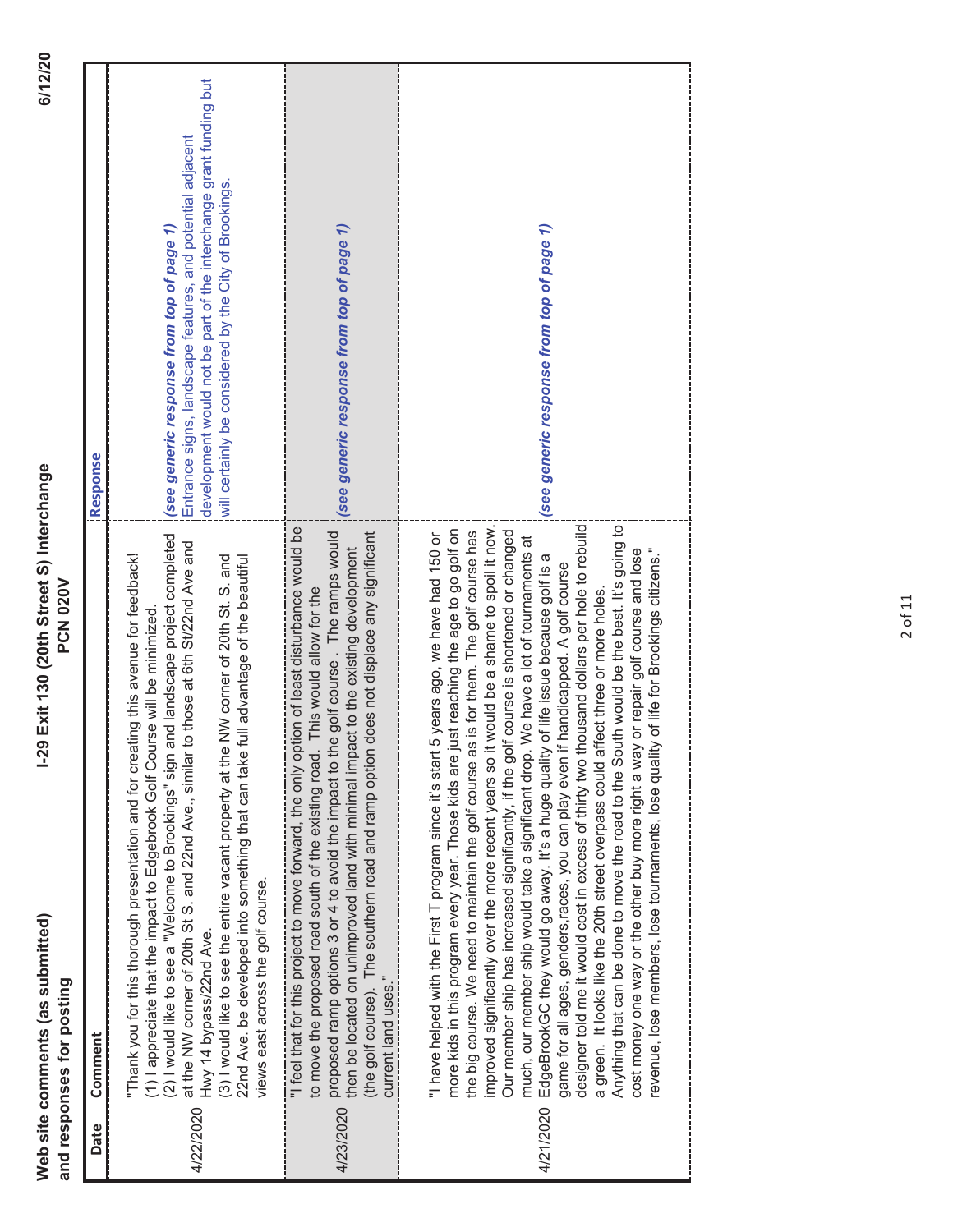|           | I-29 Exit 130 (20th Street S) Interchange<br><b>PCN 020V</b><br>Web site comments (as submitted)<br>and responses for posting                                                                                                                                                                                                                                                                                                                                                                                                                                                                                                                                                                                                                                                                                                                                                                                                                                     | 6/12/2                                                                                                                                                                                                             |
|-----------|-------------------------------------------------------------------------------------------------------------------------------------------------------------------------------------------------------------------------------------------------------------------------------------------------------------------------------------------------------------------------------------------------------------------------------------------------------------------------------------------------------------------------------------------------------------------------------------------------------------------------------------------------------------------------------------------------------------------------------------------------------------------------------------------------------------------------------------------------------------------------------------------------------------------------------------------------------------------|--------------------------------------------------------------------------------------------------------------------------------------------------------------------------------------------------------------------|
| Date      | Comment                                                                                                                                                                                                                                                                                                                                                                                                                                                                                                                                                                                                                                                                                                                                                                                                                                                                                                                                                           | <b>Response</b>                                                                                                                                                                                                    |
| 4/24/2020 | 22nd.I am concerned about the traffic that will attempt to bypass the intersection at 20th<br>bypass the light. When there is any parked cars on the street, it makes if very difficult to<br>st and 22nd and take Moriarty Drive instead if 15th St S is not open. Moriarty Drive is a<br>see increased traffic in our area, I am just concerned with the additional load placed on<br>ir the need to open up 15th St S to<br>navigate the road with on coming traffic. I understand Brookings is growing and we will<br>residential traffic that is trying to miss the middle school traffic on 12th Street and not<br>Moriarty Drive, if 15th St S is not completed to Consititution Blvd. Thanks Jackie and<br>wanting to go down to 20th Street to the proposed intersection, will take Moriarty to<br>normal residential width road, not designed as a through street. I am worried that<br>" As part of the environmental study, please conside<br>James!' | Improvements to parallel streets such as 15th Street S. would not be<br>included in the interchange grant funding but will be considered by<br>(see generic response from top of page 1)<br>the City of Brookings. |
| 4/24/2020 | efficient has always been a priority. The 20th Street South Exit has been discussed and<br>efficient movement from the south portion of the city to our eastside industry park and<br>iwas a part of the cities master transportation plan for many years. It allows safe and<br>access from the fast-growing city of Aurora to our public schools in Brookings. The<br>"Brookings has always valued planning. Making sure Brookings travel is safe and<br>overpass will improve traffic safety and efficiency.                                                                                                                                                                                                                                                                                                                                                                                                                                                   | (see generic response from top of page 1)                                                                                                                                                                          |
| 4/24/2020 | Brookings County, will SIGNIFICANTLY increase both the flow of current traffic and the<br>future development of land for housing and industry. It is my assumption the supporting<br>combined with the cooperation and buildout potential by both the City of Brookings and<br>"I strongly favor this development. Brookings is a progressive, prosperous community,<br>but somewhat uniquely limited in its physical growth opportunities. This interchange,<br>arguments for the above statement are "in the file," but if further discussion is<br>requested, please contact me at the above addresses."                                                                                                                                                                                                                                                                                                                                                       | (see generic response from top of page 1)                                                                                                                                                                          |
| 4/25/2020 | to the interstate and industrial park for citizens in southern Brookings. As someone who<br>easing future traffic congestion on the 6th St. interchange and providing easier access<br>lives along 20th St. S. and travels to Watertown at least twice a week, I am personally<br>"The project seems like it will be very beneficial to the Brookings community both for<br>accessing the interstate."<br>ooking forward to being able to have this option for                                                                                                                                                                                                                                                                                                                                                                                                                                                                                                    | (see generic response from top of page 1)                                                                                                                                                                          |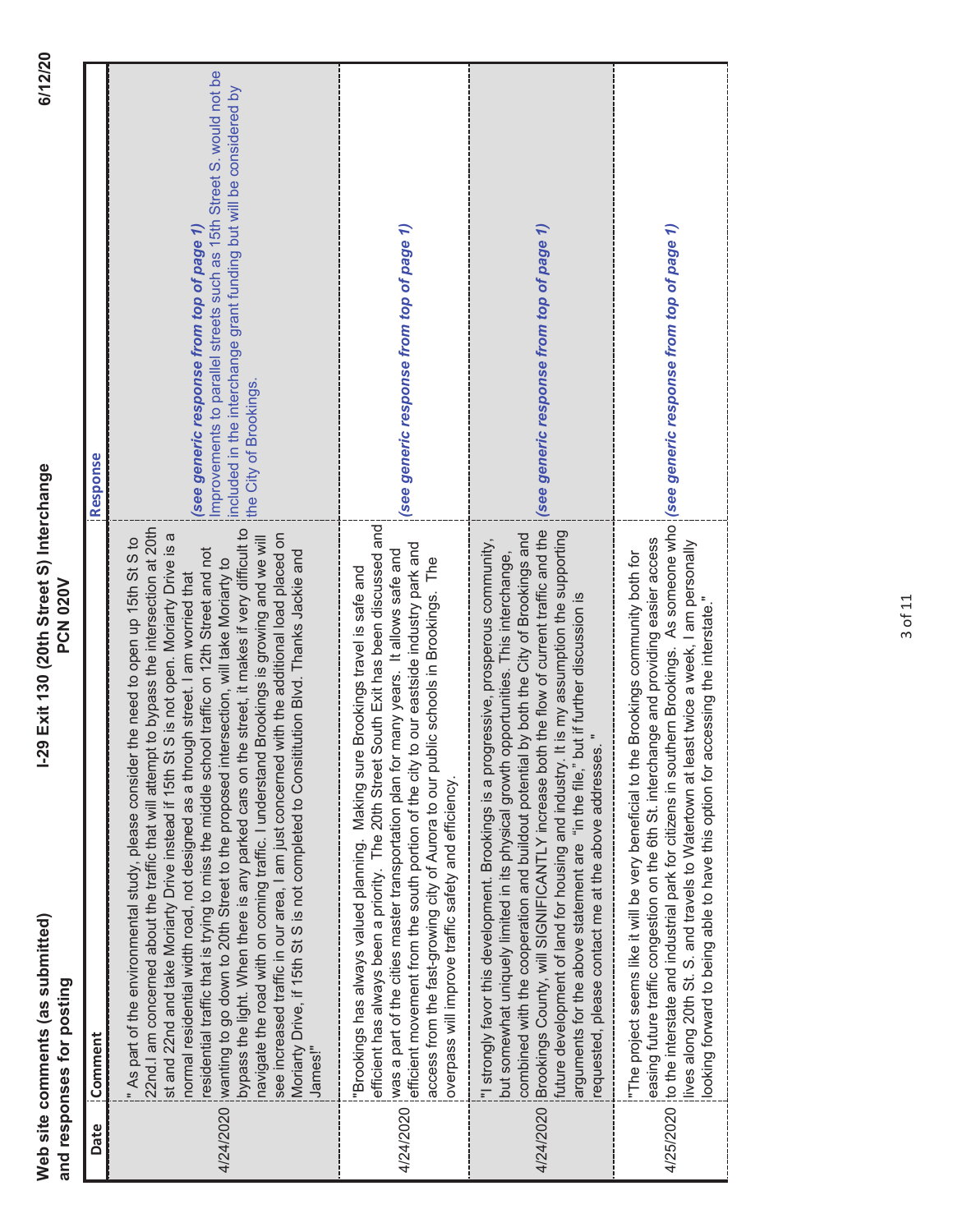| nitto'            |               |
|-------------------|---------------|
| comments (as subn | r postir      |
|                   |               |
|                   | responses for |
| o site<br>Web     | and r         |
|                   |               |

| Date      | Comment                                                                                                                                                                                                                                                                                                                                                                                                                                                                                                                                                                                                                                                                                                                                                                                                                                                                                                                                                                                                      | Response                                                                                                                                                                                         |
|-----------|--------------------------------------------------------------------------------------------------------------------------------------------------------------------------------------------------------------------------------------------------------------------------------------------------------------------------------------------------------------------------------------------------------------------------------------------------------------------------------------------------------------------------------------------------------------------------------------------------------------------------------------------------------------------------------------------------------------------------------------------------------------------------------------------------------------------------------------------------------------------------------------------------------------------------------------------------------------------------------------------------------------|--------------------------------------------------------------------------------------------------------------------------------------------------------------------------------------------------|
| 4/26/2020 | watched the video. One area of concern about the upcoming activities is the planned<br>Brookings, on the east side of I29. We currently employ more than a thousand people<br>traffic study. Due to the government encouragement to 'stay home' due to COVID-19,<br>we believe a traffic student during this timeframe would understate the 'typical' traffic.<br>Brookings are currently working<br>employees. We also believe its a game changer for Brookings, enabling growth and<br>exclusively from home. We encourage relying on the previous study, with possible<br>"Thank you for making this site and information available, and moving this project<br>in Brookings, and believe this new interchange is essential for us to retain our<br>forward on its accelerated schedule. Daktronics worldwide headquarters is in<br>prosperity, to create opportunities for our children and grandchildren<br>For example, at Daktronics, half of our employees in<br>validation in six or twelve months. | impacts. Actually, nearly all of the traffic counts were completed in<br>We were able to complete all traffic counts prior to the COVID-19<br>(see generic response from top of page 1)<br>2019. |
|           | t changed or shortened. I think the<br>road moved South. That way it<br>4/27/2020 lland South of the course could be purchased and the<br>"I love Edgebrook golf course and don't want to see i<br>would have little or no impact on the golf course."                                                                                                                                                                                                                                                                                                                                                                                                                                                                                                                                                                                                                                                                                                                                                       | (see generic response from top of page 1)                                                                                                                                                        |
| 4/27/2020 | "Do you know yet what the total impact is going to be to Edgebrook Golf Course? There<br>mps impede into the SE corner of<br>which will be heavily impacted with a new, larger road going to the south side of their<br>s 4 greens and 3 sets of tee boxes on the southern edge of the Edgebrook property<br>And then how far in will the actual interstate on/off rare<br>the Edgebrook property.<br>property                                                                                                                                                                                                                                                                                                                                                                                                                                                                                                                                                                                               | (see generic response from top of page 1)                                                                                                                                                        |
| 4/28/2020 | We can't wait until it becomes a problem. If the issue isn't addressed now we will have<br>project will also provide a conduit<br>significant traffic issues on US Highway 14 and Interstate 29 This project will link our<br>"This is a project that is needed to help in the future growth of rural America, State of<br>resides. The interstate bridge on 20th Street will provide a safe conduit to transport<br>nterstate. It will link Brookings and Aurora together where many young families<br>industrial park areas east of the interstate with our residential area west of the<br>South Dakota, County of Brookings, City of Brookings and City of Aurora.<br>school children between Aurora and Brookings. This<br>economic growth in SD and Brookings"                                                                                                                                                                                                                                         | (see generic response from top of page 1)                                                                                                                                                        |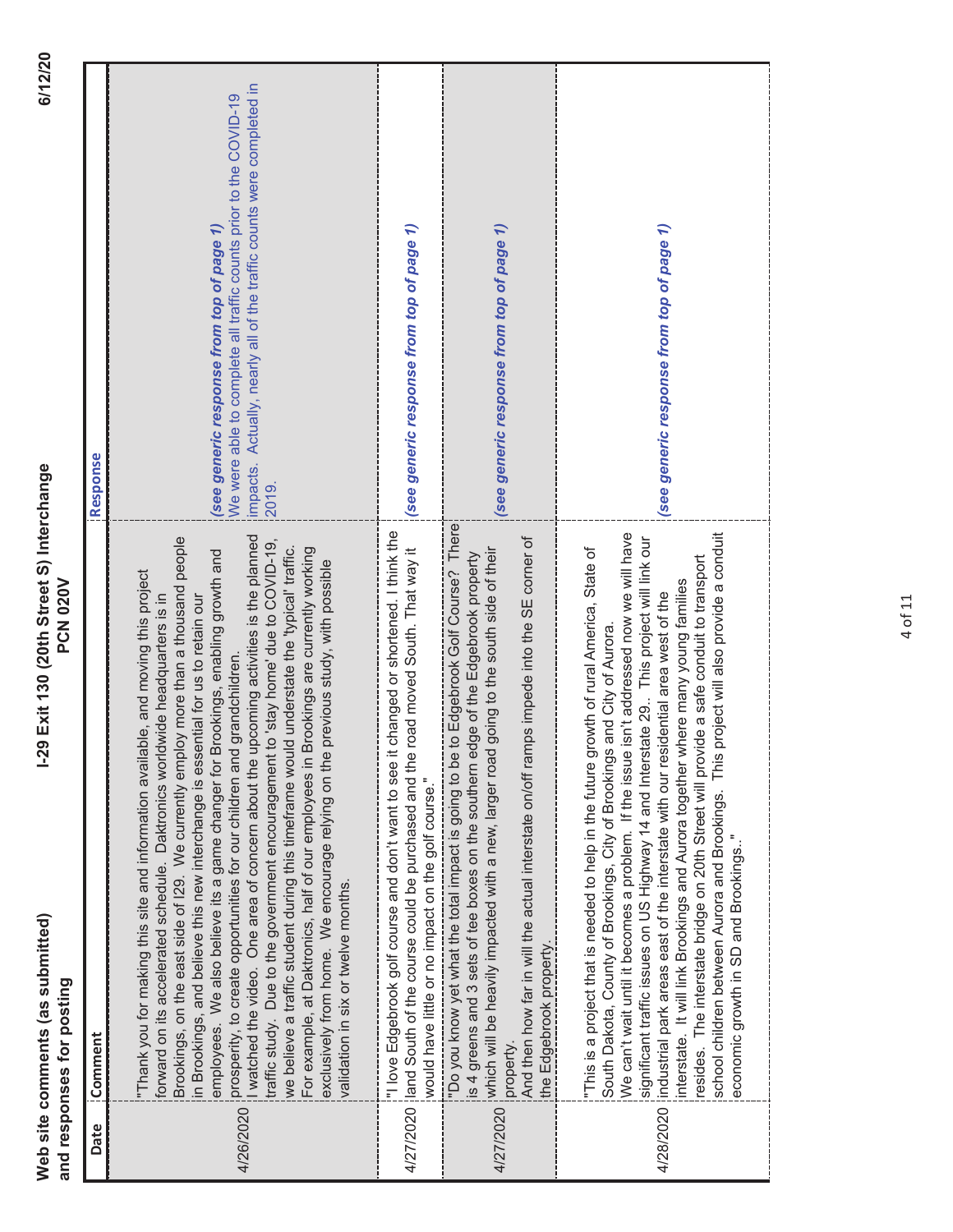| submitted                    |               |
|------------------------------|---------------|
|                              |               |
|                              | r postir      |
|                              |               |
| comments (as                 | responses for |
|                              |               |
| site<br>$\ddot{\phantom{0}}$ |               |
| Web                          | and           |

|           | <u>ונסטובאנדאנדאנדאנדאנדאנדאנדאנדאנדאנדאנדאנ</u>                                                                                                                                                                                                                                                                                                                                                                                                                                                                                                                                                                                                                                                                                                                                                                                                                                                                                                                                                                                                                                                                                                                                                                                                                           |                                                                                                                                                                                                                                                                                                                              |
|-----------|----------------------------------------------------------------------------------------------------------------------------------------------------------------------------------------------------------------------------------------------------------------------------------------------------------------------------------------------------------------------------------------------------------------------------------------------------------------------------------------------------------------------------------------------------------------------------------------------------------------------------------------------------------------------------------------------------------------------------------------------------------------------------------------------------------------------------------------------------------------------------------------------------------------------------------------------------------------------------------------------------------------------------------------------------------------------------------------------------------------------------------------------------------------------------------------------------------------------------------------------------------------------------|------------------------------------------------------------------------------------------------------------------------------------------------------------------------------------------------------------------------------------------------------------------------------------------------------------------------------|
| Date      | Comment                                                                                                                                                                                                                                                                                                                                                                                                                                                                                                                                                                                                                                                                                                                                                                                                                                                                                                                                                                                                                                                                                                                                                                                                                                                                    | Response                                                                                                                                                                                                                                                                                                                     |
| 4/29/2020 | The grants they received made such wonderful improvements. Will it still be an 18 hole<br>studies - when will that information be available? How accurate are your projections for<br>course? The proposed interchange would affect some of the par 5 holes. I am hoping<br>"My concern is for both the golf course and traffic noise. I know you do noise impact<br>the city will help relocate residents that live in the path of construction.<br>20 years from now? How will this affect my taxes (city and county)?                                                                                                                                                                                                                                                                                                                                                                                                                                                                                                                                                                                                                                                                                                                                                   | This project is fully funded and no special taxes will be added to pay<br>Part of the Environmental Assessment is a traffic noise impact<br>analysis. We anticipate release of the draft Environmental<br>Assessment (via the web site) in late summer 2020<br>(see generic response from top of page 1,<br>for the project. |
| 4/29/2020 | standard. I believe that there is an increase in golfers using the course more than ever.<br>On a positive~I like that there will be better access to Aurora. I think a new interchange<br>my Brookings County and Brookings City Taxes (I already pay \$6,000/year)? I saw the<br>Edgebrook provides an affordable course for many residents. Also, how will this affect<br>having the right amount of par 3, 4, and 5 holes. Seems like all that work would be for<br>nothing. I would like to know exactly how this impacts those holes and the golf course<br>slide on costs, but how does that related to an individual homeowner? If my taxes go<br>"The presentation was very good. The concern I have is in regard to the golf course.<br>Edgebrook has worked so hard over the past 5 years to bring the course to a higher<br>the course back to an 18 hole<br>The impact on the course is on the longest holes which make the course unique in<br>up and my golf fees go up, I won't be able to golf anymore which was one of the<br>reasons why I moved here! I still don't think I am getting the full picture<br>ith businesses.<br>in general. Where will the money come from to bring<br>would definitely help grow Aurora residentially and wi<br>course? | As an additional specific response to you question, this project is fully<br>funded and no special taxes will be added to pay for the project.<br>(see generic response from top of page 1)                                                                                                                                  |
| 4/29/2020 | commuter and truck traffic flows to our industries, reduce traffic congestion and improve<br>Brookings Economic Development Corporation continues to be very supportive of the<br>development of the 20th Street South/l-29 interchange. The project will benefit<br>access to future planned growth areas of in the City of Brookings."                                                                                                                                                                                                                                                                                                                                                                                                                                                                                                                                                                                                                                                                                                                                                                                                                                                                                                                                   | (see generic response from top of page 1)                                                                                                                                                                                                                                                                                    |
| 4/30/2020 | employment centers in Brookings while enhancing safety to reduce congestion as well<br>completed will provide strong connections between residential growth areas and<br>This project when<br>project.<br>in strongly support the 20th Street South Interchange<br>as travel times for commuters.                                                                                                                                                                                                                                                                                                                                                                                                                                                                                                                                                                                                                                                                                                                                                                                                                                                                                                                                                                          | (see generic response from top of page 1)                                                                                                                                                                                                                                                                                    |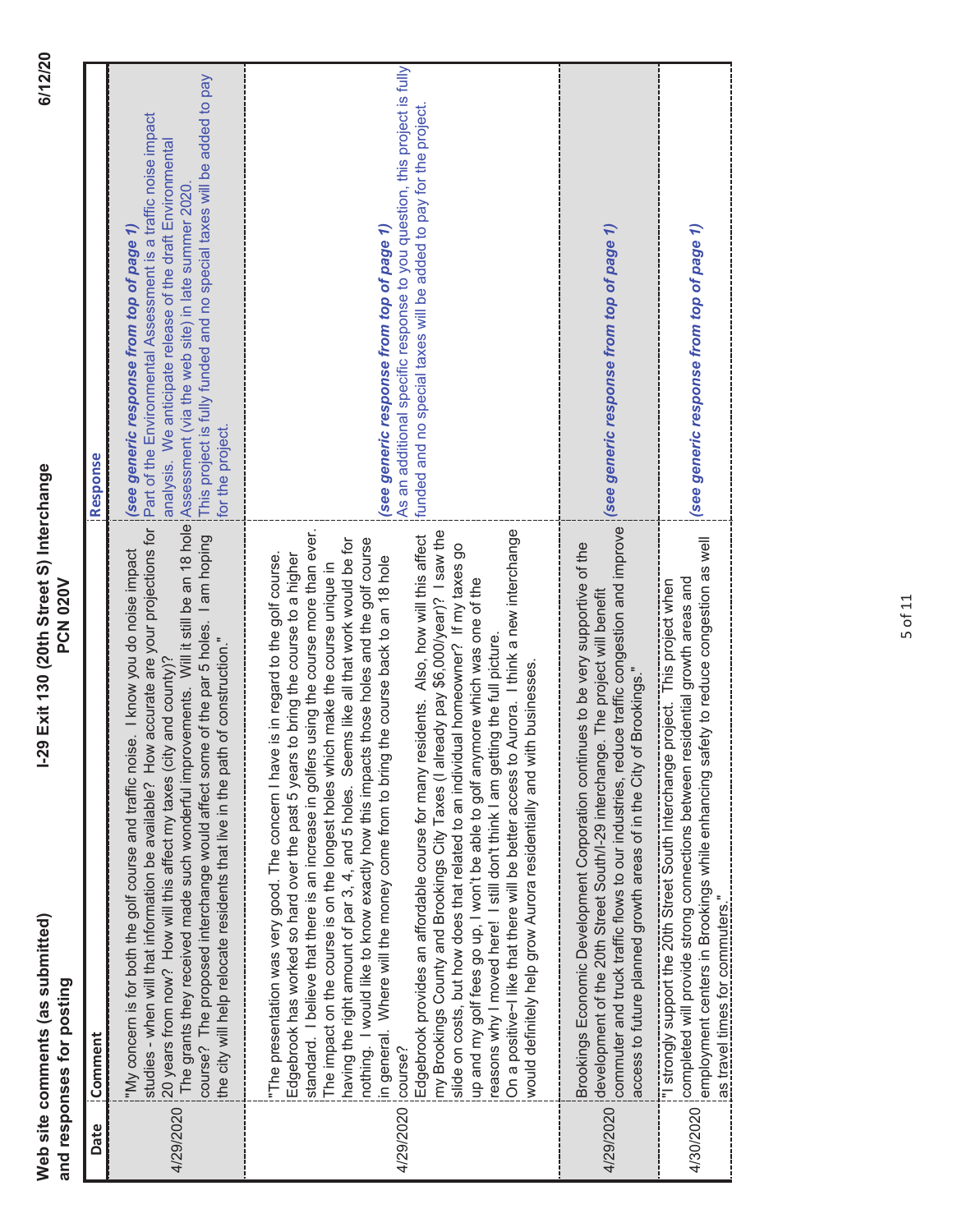| comments (as submitted,      |               |
|------------------------------|---------------|
|                              | lissod.       |
|                              | responses for |
| site<br>$\ddot{\phantom{0}}$ |               |
| Veb                          | and           |

|           | <b>PCN 020V</b><br>and responses for posting                                                                                                                                                                                                                                                                                                                                                                                                                                                                                                                                                                                                                                                                                                                                                                                                                                                                                                                                                                                                                                                                                                                                                                                                                             |                                                                                            |
|-----------|--------------------------------------------------------------------------------------------------------------------------------------------------------------------------------------------------------------------------------------------------------------------------------------------------------------------------------------------------------------------------------------------------------------------------------------------------------------------------------------------------------------------------------------------------------------------------------------------------------------------------------------------------------------------------------------------------------------------------------------------------------------------------------------------------------------------------------------------------------------------------------------------------------------------------------------------------------------------------------------------------------------------------------------------------------------------------------------------------------------------------------------------------------------------------------------------------------------------------------------------------------------------------|--------------------------------------------------------------------------------------------|
| Date      | Comment                                                                                                                                                                                                                                                                                                                                                                                                                                                                                                                                                                                                                                                                                                                                                                                                                                                                                                                                                                                                                                                                                                                                                                                                                                                                  | Response                                                                                   |
| 4/30/2020 | the southeast corner of the course. We have planted two memorial maple trees on that<br>part of the golf course for this project. Our family has a concern about the 15th hole on<br>to me whether you will be using<br>My comment concerns the necessity of having ramps on this project - it would seem<br>hole and are wondering if you will be removing some portion of that hole that could<br>impact the trees. If so, will you be making arrangements to move the trees?<br>e sufficient.<br>"My question regards the golf course. It wasn't clear<br>that the existing exit ramps three miles apart would b                                                                                                                                                                                                                                                                                                                                                                                                                                                                                                                                                                                                                                                      | (see generic response from top of page 1)                                                  |
|           | funds toward the local match. The recently completed Brookings Master Transportation <i>(see generic response from top of page 1)</i><br>"On June 25, 2019, the Brookings City Council unanimously approved resolution 19-050<br>adequate travel routes between intensive employment areas and both established and<br>supporting the BUILD Grant Application. The City Council also committed necessary<br>planned residential growth areas. The plan specifically cited the need for the 20th<br>4/30/2020 iPlan speaks to a key issue in our transportation planning is the need to provide<br>Street South Interchange.                                                                                                                                                                                                                                                                                                                                                                                                                                                                                                                                                                                                                                              | This project is fully funded and no special taxes will be added to pay<br>for the project. |
| 5/1/2020  | I will be requesting that the public be made aware of the landowners who will be making<br>large sums of money (and the dollar amounts) from the sale of the land for this project.<br>3 and 4 as I understand them and<br>ne federal grants that were used to<br>Brookings is a community that is proud of the recreational opportunities that it provides<br>I hope the concerns expressed be the "little people" still count the in the scheme of big<br>government. To construct the proposed project to the south of the above golf course<br>"I am greatly concerned about the effect the project will have on the Edgebrook Golf<br>city honors its pledges to its<br>Course and the opportunity for recreation that the course has for the citizen of<br>to its citizens. To betray that pledge to more than 350 paying members to the<br>Edgebrook Golf Course would be to betray the confidence we have in our city<br>their limited intrusion on this tremendous facility afforded to the community.<br>Brookings. As of now, I strongly lean toward options<br>I will be looking further into the concerns regarding th<br>would be to assure the citizens of Brookings that the<br>government and money brokers.<br>establish the golf course.<br>citizenry | (see generic response from top of page 1)                                                  |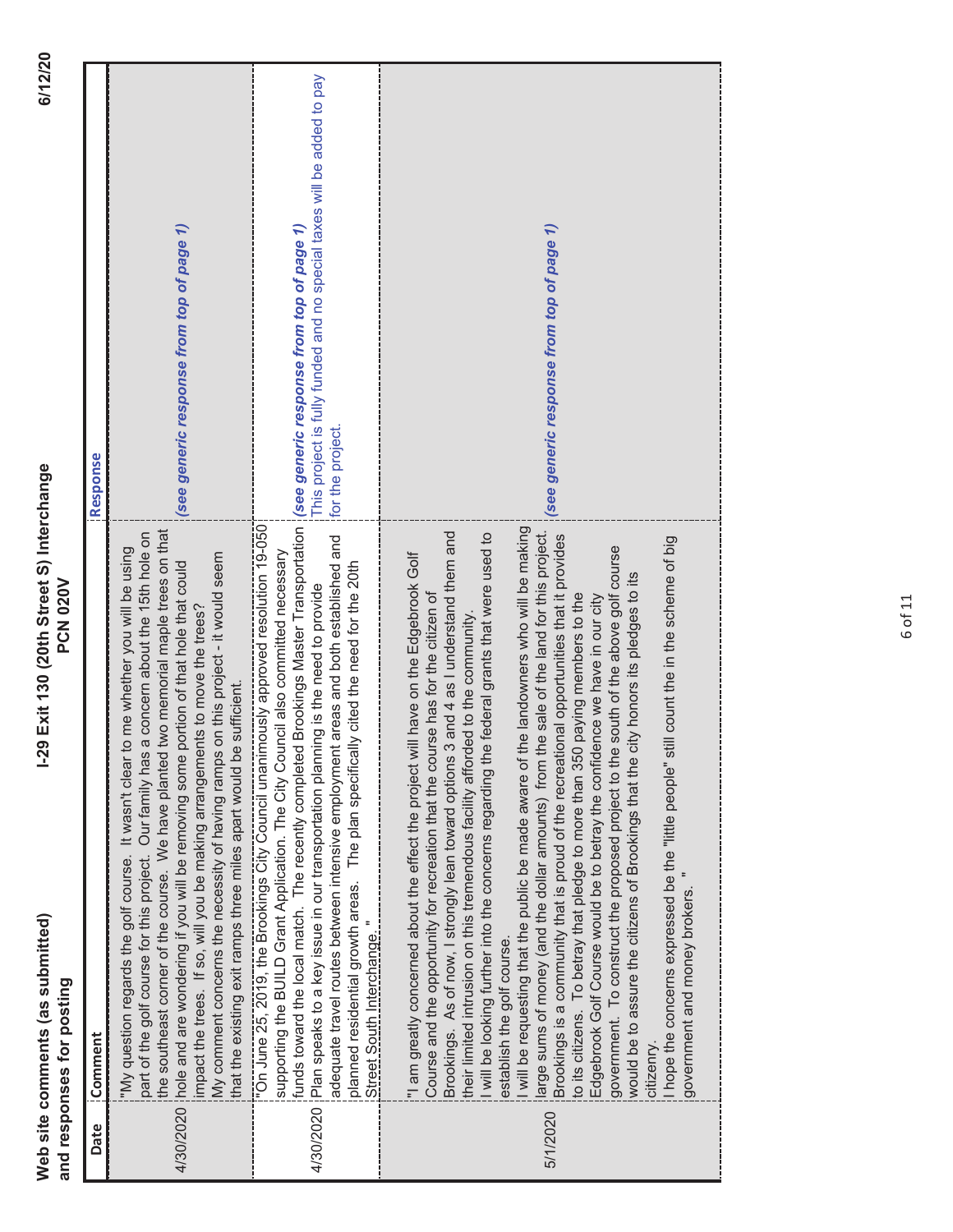Web site comments (as submitted) **Web site comments (as submitted)** and responses for posting **and responses for posting**

| Date     | Comment                                                                                                                                                                                                                                                                                                                                                                                                                                                                                                                                                                                                                                                                                                                                                                                                                                                                                                                                                                                                                                                                                                                                                                                                                                                                                                                                                                                                                                                                                                                                                                                                                                                                                                                                                                                                                                                                                                                     | Response                                  |
|----------|-----------------------------------------------------------------------------------------------------------------------------------------------------------------------------------------------------------------------------------------------------------------------------------------------------------------------------------------------------------------------------------------------------------------------------------------------------------------------------------------------------------------------------------------------------------------------------------------------------------------------------------------------------------------------------------------------------------------------------------------------------------------------------------------------------------------------------------------------------------------------------------------------------------------------------------------------------------------------------------------------------------------------------------------------------------------------------------------------------------------------------------------------------------------------------------------------------------------------------------------------------------------------------------------------------------------------------------------------------------------------------------------------------------------------------------------------------------------------------------------------------------------------------------------------------------------------------------------------------------------------------------------------------------------------------------------------------------------------------------------------------------------------------------------------------------------------------------------------------------------------------------------------------------------------------|-------------------------------------------|
| 5/1/2020 | On the diagrams, the Project Area appears to involve real property of Edgebrook on the<br>The Edgebrook Golf Course is not<br>a "nothing"! This Golf Course is an asset to the City of Brookings and its citizens, and if<br>I have been concerned with the<br>Mr Unruh refers to 4f and 6f being applicable provisions of the NEPA of 1969 because<br>location for the interchange. Please direct me to the site where that document can be<br>Department as well as the Golf Course Superintendent be made a part of the working<br>land of the Golf Course, that is<br>nothing there" at the site of the interchange. From the perspective of this member of<br>elected 20th Street as the best<br>federal and/or state funds were used in the Edgebrook Golf Course. Please provide<br>group managing the Project so that they can offer information and views concerning<br>e with such a project. Please<br>Mr James Unruh, PE for HDR, on two occasions in his presentation "states there is<br>ack of involvement of the Parks, Recreation, and Forestry Department in this 20th<br>impact on Edgebrook Golf<br>Course. I would recommend the Director of the Parks, Recreation, and Forestry<br>Mr. Unruh stated these<br>east and south. Is this correct? If so, what is the extent of the real property of<br>provide relevant material explaining "minimizing or avoiding"<br>there is a taking of a portion of the functionality and/or<br>"As a relatively new member of the Board since 2019,<br>Street Interchange Project from the perspective of the<br>Reference is made to a Brookings Traffic Study that s<br>these provisions and an explanation of the provisions.<br>provisions require "minimizing or avoiding" interferenc<br>the Citizens Advisory Board, I respectfully disagree.<br>Edgebrook that is involved in the Project Area?<br>Edgebrook Golf Course.<br>not a "nothing".<br>reviewed. | (see generic response from top of page 1) |
| 5/1/2020 | based on recent growth rates. Safety and family life are factors here. EBBIA members<br>the I-30 exit and for the 34th Ave service road improvements. We strongly support this<br>preliminary feasibility studies for<br>-29 and has advocated for this<br>I serve as President of East Brookings Business and Industry Association (EBBIA)<br>This<br>project for both employee and business benefits. Note that Brookings' schools are<br>route has benefitted from resent improvements but will be Jammed again by 2045<br>businesses commute from southwest Brookings utilizing 22nd Ave and 6thSt.<br>project for several years. Most of the nearly 4000 people employed by these<br>which represents the growing employer base east of<br>have provided financial support for traffic studies and<br>located in southwest Brookings.                                                                                                                                                                                                                                                                                                                                                                                                                                                                                                                                                                                                                                                                                                                                                                                                                                                                                                                                                                                                                                                                                  | (see generic response from top of page 1) |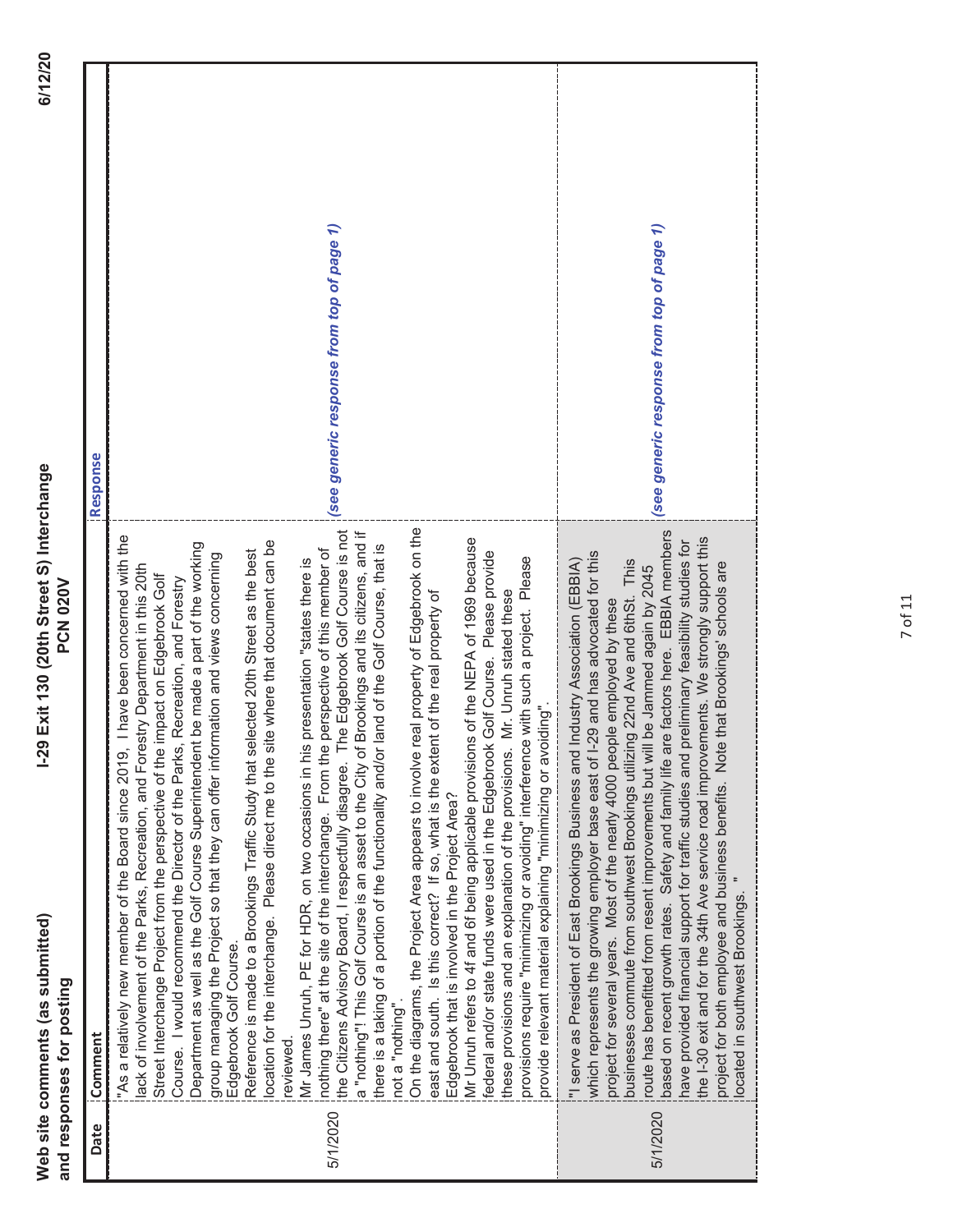| į<br>us sub |               |
|-------------|---------------|
| -s (a       | postin        |
|             |               |
| comments    | responses for |
| site        |               |
| Web         | ลทด           |

| Date     | Comment                                                                                                                                                                                                                                                                                                                                                                                                                                                                                                                                                                                                                                                                                                                                                                                                                                                                                                                                                                                                                                                                                                                                                                       | Response                                  |
|----------|-------------------------------------------------------------------------------------------------------------------------------------------------------------------------------------------------------------------------------------------------------------------------------------------------------------------------------------------------------------------------------------------------------------------------------------------------------------------------------------------------------------------------------------------------------------------------------------------------------------------------------------------------------------------------------------------------------------------------------------------------------------------------------------------------------------------------------------------------------------------------------------------------------------------------------------------------------------------------------------------------------------------------------------------------------------------------------------------------------------------------------------------------------------------------------|-------------------------------------------|
| 5/1/2020 | absorption rate of approximately 10 lots per year that will provide for another 200 homes<br>are proceeding to develop similar<br>southwest part of Brookings. The I-29 interchange will greatly improve time and safety<br>ots on that property which has been annexed into the City of Aurora. With a continued<br>family living units. Aurora is part of the Brookings School District with its schools in the<br>by 2045. I should mention again that Brookings has over 2000 immigrants every fall in<br>community of Brookings County. Wilparc Development Company LLC, has developed<br>the form of SDSU Freshman. Many more would make Brookings their lifetime home if<br>of travel. Also we organized Milparc II Development Company which purchased an<br>160 lots for starter homes there over the past 10 years which currently support 135<br>The City of Aurora located 2 miles east of the project is a fast growing bedroom<br>they could find interesting work and desirable living facilities in the community."<br>additional 140 acres adjoining Milparc to the east and                                                                                 | (see generic response from top of page 1) |
| 5/3/2020 | e made a financial commitment to<br>assist with the success of the project. The construction of an interchange at 20th Street<br>with the majority of the commuting residents living on the west side of the interstate and<br>29 cutting our community in half<br>Brookings which causes traffic concerns due to bottlenecks. The new interchange will<br>Aurora which use the interstate for trucking products from where they are produced in<br>open up the southeast portion of Brookings County, including the cities of Brookings<br>"I am submitting this comment on behalf of the Brookings County Commission. We<br>on the east side of the City of<br>transportation alternatives for the agribusinesses located between Brookings and<br>continued development and growth of Brookings County and is sorely needed."<br>Brookings County to markets across the country. This project will promote the<br>and Aurora, for both economic and residential development. It will provide<br>support the Interchange at 20th Street project and hav<br>in Brookings will eliminate the problem with Interstate<br>nundreds of workers traveling daily to the businesses | (see generic response from top of page 1) |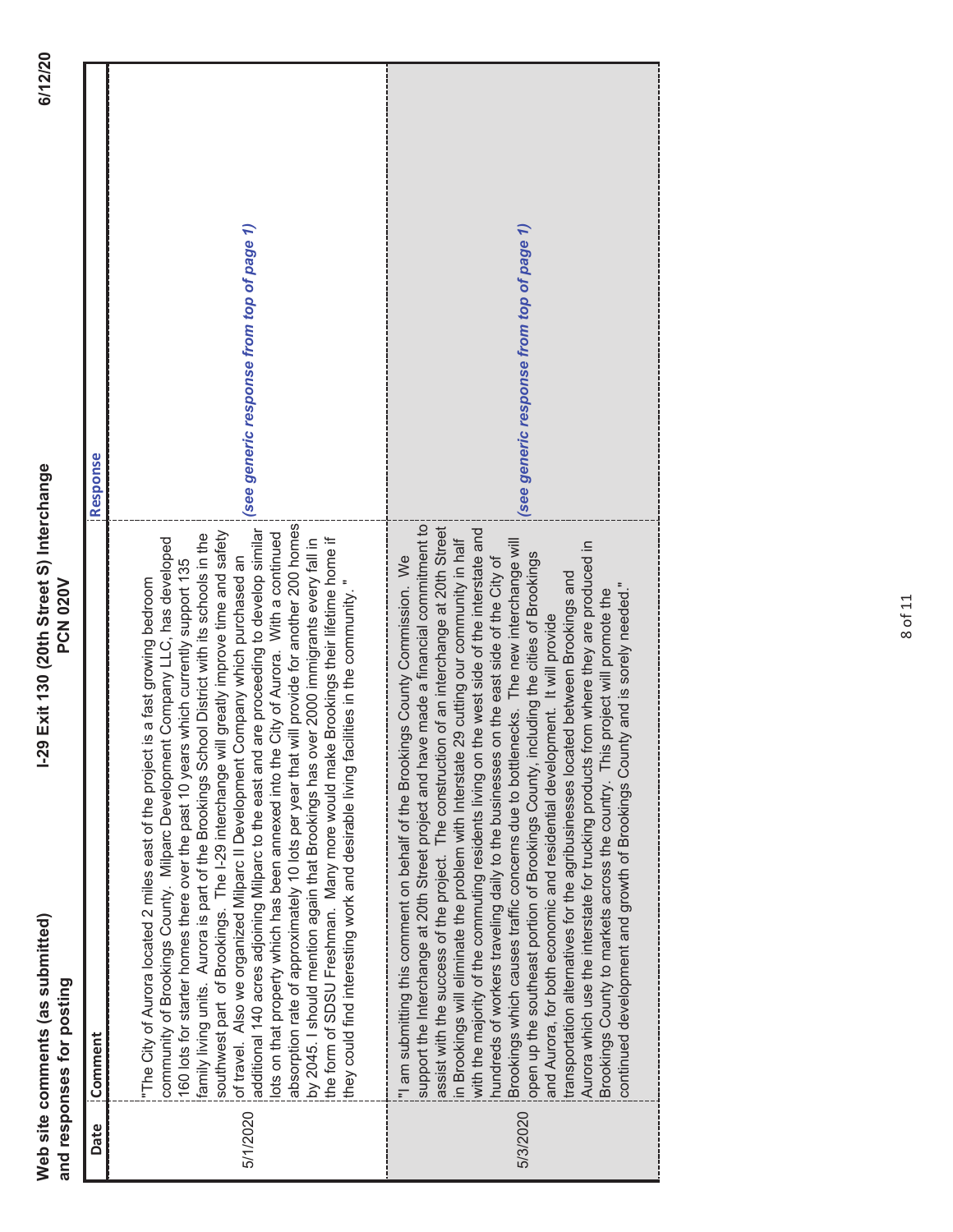|          | -29 Exit 130 (20th Street S) Interchange<br><b>PCN 020V</b><br>Web site comments (as submitted)<br>and responses for posting                                                                                                                                                                                                                                                                                                                                                                                                                                                                                                                                                                                                                                                                                                                                                                                                                                                  | 6/12/2                                                                                                                                                                                                                                                                                                                                                                                                                                                                                                                                                                                                                                                              |
|----------|-------------------------------------------------------------------------------------------------------------------------------------------------------------------------------------------------------------------------------------------------------------------------------------------------------------------------------------------------------------------------------------------------------------------------------------------------------------------------------------------------------------------------------------------------------------------------------------------------------------------------------------------------------------------------------------------------------------------------------------------------------------------------------------------------------------------------------------------------------------------------------------------------------------------------------------------------------------------------------|---------------------------------------------------------------------------------------------------------------------------------------------------------------------------------------------------------------------------------------------------------------------------------------------------------------------------------------------------------------------------------------------------------------------------------------------------------------------------------------------------------------------------------------------------------------------------------------------------------------------------------------------------------------------|
| Date     | Comment                                                                                                                                                                                                                                                                                                                                                                                                                                                                                                                                                                                                                                                                                                                                                                                                                                                                                                                                                                       | Response                                                                                                                                                                                                                                                                                                                                                                                                                                                                                                                                                                                                                                                            |
| 5/3/2020 | "What happens to those of us who live in the proposed area of the exchange?"                                                                                                                                                                                                                                                                                                                                                                                                                                                                                                                                                                                                                                                                                                                                                                                                                                                                                                  | Moving 20th Street S. to the south to avoid the golf course will impact<br>Please review the RIght-of-way Information sheet on the Resources<br>Neither the landowner nor the home owner will be responsible for<br>Based on our meeting with the Western Estates owner, impacted<br>relocation costs and fair market value will be paid for any land or<br>units can be relocated to other areas within the Western Estates<br>The interchange itself does not impact any existing residential<br>(see generic response from top of page 1)<br>several of the Western Estates units.<br>building acquisitions.<br>page of the web site.<br>properties.<br>property |
| 5/3/2020 | There are residents that no doubt wonder why we didn't just add an interchange to 32nd<br>to do a larger project over a smaller<br>would be. Plus there's the matter of<br>street south (I hear them mention this to me), but we already got the grant money so it<br>It should greatly reduce traffic in 22nd ave S around the nature park making it safer for<br>that deep lake and Bowes construction being in the way. In any case, looking forward<br>people biking around there, improve access to the east side of the interstate where<br>hopefully some development can occur, give more direct access to the town from<br>South side of town.<br>to seeing it completed! You should pave the road straight to Aurora!"<br>getting done!<br>"This project is a long time in coming. Good to see it<br>Aurora, and help fuel continued development on the<br>seems like a much more effective use of the money<br>one. 20th st S is more direct access than 32nd st S | Aurora. As traffic volumes increase in the area, Brookings County<br>The Grant funding will not cover costs for paving 20th Street S. to<br>will consider what improvements to 20th Street S. (east of 34th<br>(see generic response from top of page 1)<br>Avenue S.) would be justified.                                                                                                                                                                                                                                                                                                                                                                          |
| 5/3/2020 | exit. But, by adding this interchange you will be increasing traffic congestion on 20th St<br>"By putting in the 20th St interchange, you are relieving traffic congestion off the 6th St<br>negatively, the course. In helping with businesses on south side of Brookings & traffic,<br>golf course as that, to me, has a<br>2 as 3 & 4 would greatly impact,<br>S. How is this a benefit? When future development happens, how will you work with<br>ffected by the change in travel.<br>Pertaining to the golf course, please use Option 1 or<br>we need to look at the least amount of impact on the<br>greater impact-economically, physically-than those a<br>increased traffic congestion off the 20th St exit?                                                                                                                                                                                                                                                        | The design of the 20th Street S. and interchange project will provide<br>The traffic study evaluates increased traffic on existing roadways<br>adequate traffic capacity so congestion does not exceed City of<br>(see generic response from top of page 1)<br>resulting from the new interchange.<br>Brookings acceptable levels.                                                                                                                                                                                                                                                                                                                                  |

I-29 Exit 130 (20th Street S) Interchange **I-29 Exit 130 (20th Street S) Interchange PCN 020V**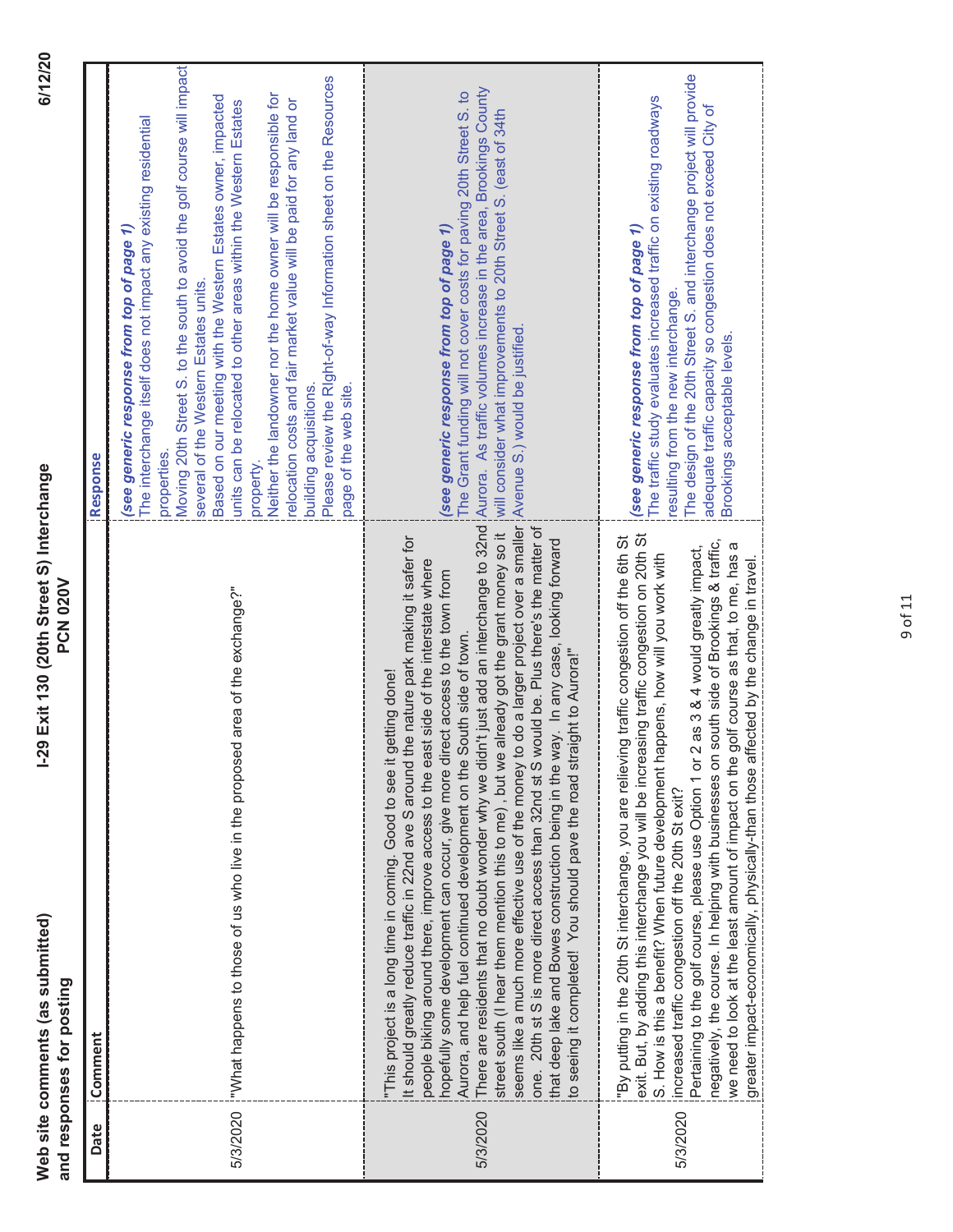Web site comments (as submitted)<br>and responses for posting **Web site comments (as submitted) and responses for posting**

| Date     | Comment                                                                                                                                                                                                                                                                                                                                                                                                                                                                                                                                                                                                                                                                                                                                                                                                                                                                                                                                              | Response                                                                                                                                                                                                                                                                                              |
|----------|------------------------------------------------------------------------------------------------------------------------------------------------------------------------------------------------------------------------------------------------------------------------------------------------------------------------------------------------------------------------------------------------------------------------------------------------------------------------------------------------------------------------------------------------------------------------------------------------------------------------------------------------------------------------------------------------------------------------------------------------------------------------------------------------------------------------------------------------------------------------------------------------------------------------------------------------------|-------------------------------------------------------------------------------------------------------------------------------------------------------------------------------------------------------------------------------------------------------------------------------------------------------|
| 5/4/2020 | site. Will this project affect these trees? An if so, I certainly hope we'd be notified prior<br>benefit to our community. While<br>golf course. My family has two<br>to any removal, and, in fact request that they be moved to a different site on the golf<br>memorial trees planted near one of the tee boxes close to the potential construction<br>necessity at all for the on and off ramps, with there being the the edits we currently<br>Ican see some convenience in having an overpass at that location, I don't see any<br>One concern I have is how this project will impact the<br>Second, it's just not clear to me how this project is of<br>course at no cost to us.<br>have.                                                                                                                                                                                                                                                      | (see generic response from top of page 1)                                                                                                                                                                                                                                                             |
| 5/4/2020 | not named yet you need my name just to comment on the proposed project. Second I'm<br>h and 22nd Ave the traffic is much<br>before picking the location. It would seem 32nd Ave would make more sense if growth<br>"My first comment is it seems strange that you already have private investors that are<br>act that you have already picked<br>individuals that will profit from the project but does concern many of us who speak for<br>appears to be already selected,<br>the site for an interchange seems premature. You should analyze current traffic data<br>will ruin the public golf course. This may not be a concern to those private unnamed<br>not sure you are on the right track responding to the question raised in your<br>presentation. With the work that was completed on 6t<br>of Brookings is considered. Finally the location, that<br>better than it was. Use current data! Additionally the f<br>many of the "public"." | Avenue S. or further to the south would not draw enough traffic to be<br>Previous studies have indicated that a new interchange at 32nd<br>justified or reduce traffic (and associated congestion) on other<br>(see generic response from top of page 1)<br>streets.                                  |
| 5/4/2020 | "Is there any discussion or plans to pave the rest of 20th St S heading east all the way<br> into Aurora?"                                                                                                                                                                                                                                                                                                                                                                                                                                                                                                                                                                                                                                                                                                                                                                                                                                           | Aurora. As traffic volumes increase in the area, Brookings County<br>The Grant funding will not cover costs for paving 20th Street S. to<br>will consider what improvements to 20th Street S. (east of 34th<br>see generic response from top of page 1)<br>Avenue S.) would be justified              |
| 5/4/2020 | "Thank you for putting together this website, I found the recorded presentation<br>informative and helpful to digest the nature of this project.                                                                                                                                                                                                                                                                                                                                                                                                                                                                                                                                                                                                                                                                                                                                                                                                     | see generic response from top of page 1)                                                                                                                                                                                                                                                              |
| 5/4/2020 | cause congestion at the new<br>The interchange is too close to Brookings and should<br>lot of traffic from 3M and the golf course which could<br>intersection of 20th Street South and 22nd Avenue S                                                                                                                                                                                                                                                                                                                                                                                                                                                                                                                                                                                                                                                                                                                                                 | Avenue S. or further to the south would not draw enough traffic to be<br>be moved to the south. There is a Previous studies have indicated that a new interchange at 32nd<br>justified or reduce traffic (and associated congestion) on other<br>(see generic response from top of page 1)<br>streets |